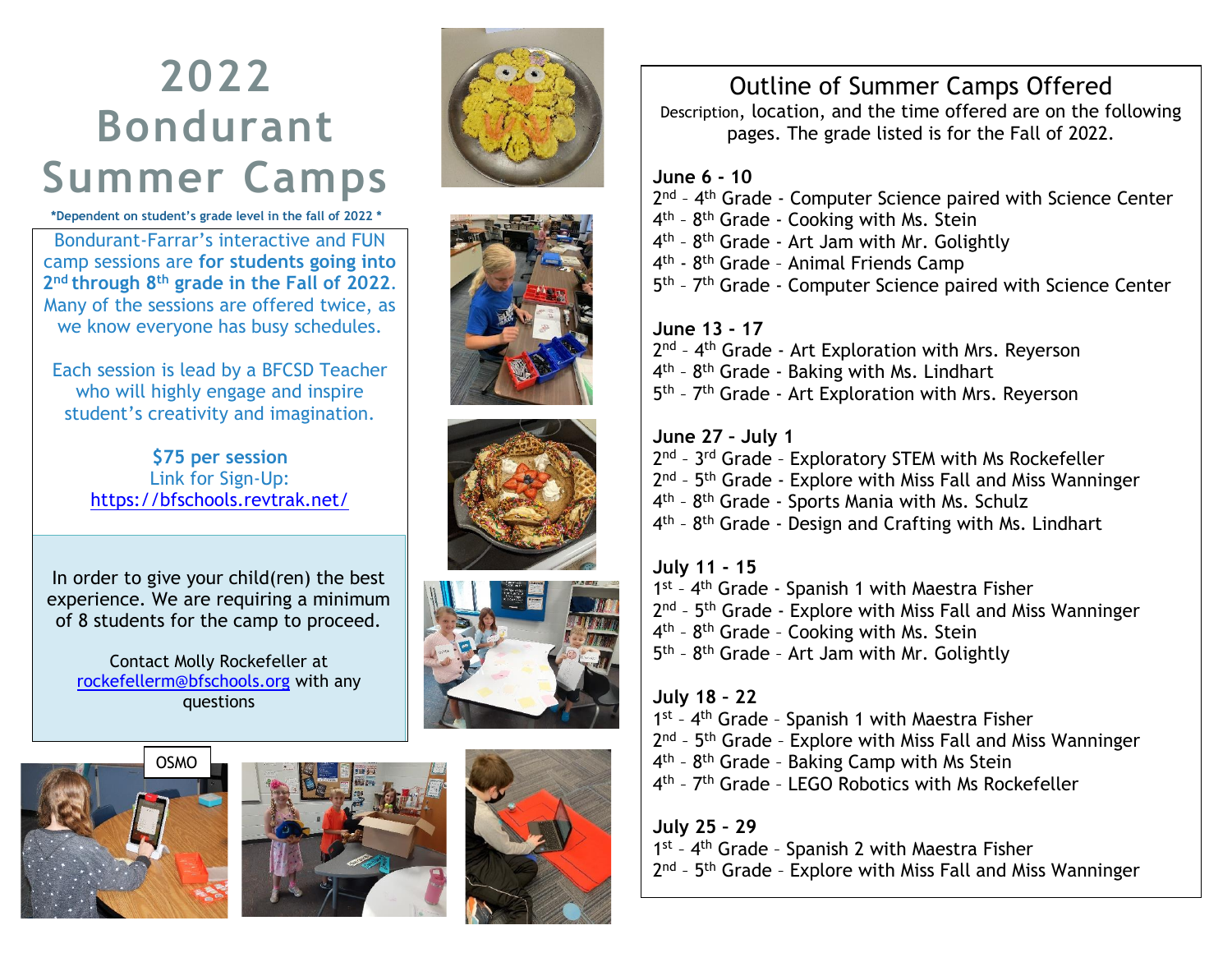# **June 6-10**

**MORNING SESSIONS: 9:00 - 12:00**

#### **Cooking with Ms. Stein**

**4 th -8 th Grade Students Location: High School FCS Room**

Throughout the week students will learn and execute basic cooking skills. While cooking we will explore all the different food groups and learn ways to prepare a variety of dishes. Students will get to practice different recipes and techniques all while building their teamwork skills. The week will culminate with a cooking challenge where students will put their skills to the test to see who can design the best dish!

#### **Computer Science paired with the Science Center with Miss Rockefeller and Miss Pelds 2 nd – 4 th Grade Students Location: Middle School**

Learn how to use the Micro:bit, a tiny computer or microcontroller, to create and innovate. Make music, design a sensor, control a game, and communicate information. Through this class participants will learn new skills like coding and prototyping, design and test their own innovations, and gain confidence in their abilities as a Maker. During the week students will be able to go to the Science Center to explore!

#### **Art Jam with Mr. Golightly**

**4 th – 8 th Grade Students Location: High School**

Throughout the week students will have the opportunity to explore a wide range of art mediums. As we play with the different materials we will also explore different art movements and strategies for meaningful art making. Students will also practice sharing constructive feedback with peers to build a growth mindset art community. After students are introduced to each available material they will be free to choose their favorites or mix and match as they create independent works of art each day.

#### **Animal Friends with Mrs. Hurley**

**4 th – 8 th Grade Students Location: Middle School**

This camp will offer the chance for kids to learn more about animals through games, projects, and interactions. Students will have an opportunity to make items for the ARL, have meet and greets with dogs, and will learn new facts about some of their favorite animals. This camp also includes a field trip to the Blank Park Zoo.

**AFTERNOON SESSION: 1:00 – 4:00**

#### **Computer Science paired with the Science with Miss Rockefeller and Miss Pelds 5 th – 7 th Grade Students**

**Location: Middle School**

Learn how to use the Micro:bit, a tiny computer or microcontroller, to create and innovate. Make music, design a sensor, control a game, and communicate information. Through this class participants will learn new skills like coding and prototyping, design and test their own innovations, and gain confidence in their abilities as a Maker. During the week students will be able to go to the Science Center to explore!

# **June 13-17**

**MORNING SESSIONS: 9:00 – 12:00**

#### **Art Exploration with Mrs. Reyerson 2 nd -4 th Grade Students Location: Anderson Elementary**

This camp is designed to allow your student to explore different art media and materials in a fun, creative way! We will be exploring the art mediums of painting, drawing, sculpture, printmaking, and much more! Students will be learning to tie dye during one of the sessions so an item to dye is required (100% cotton for best results). Paint shirts will be provided.

#### **Baking with Ms. Lindhart**

**4 th -8 th Grade Students Location: High School FCS Room**

During this camp students will get to explore all things baked. They will learn and practice key techniques used to create a variety of baked goods. Students will also explore some of the science behind baking while we crate our desserts. Each recipe will help them learn about how flavors and textures can work together to create satisfying desserts. Each new recipe we try will also give the students the opportunity to practice plating and decorating desserts in fancy and fun ways.

**AFTERNOON SESSION: 1:00 – 4:00**

#### **Art Exploration with Mrs. Reyerson**

**5 th – 7 th Grade Students Location: Anderson Elementary** 

This camp is designed to allow your student to explore different art media and materials in a fun, creative way! We will be exploring the art mediums of painting, drawing, sculpture, printmaking, and much more! Students will be learning to tie dye during one of the sessions so an item to dye is required (100% cotton for best results). Paint shirts will be provided.

Link for Sign-Up: <https://bfschools.revtrak.net/>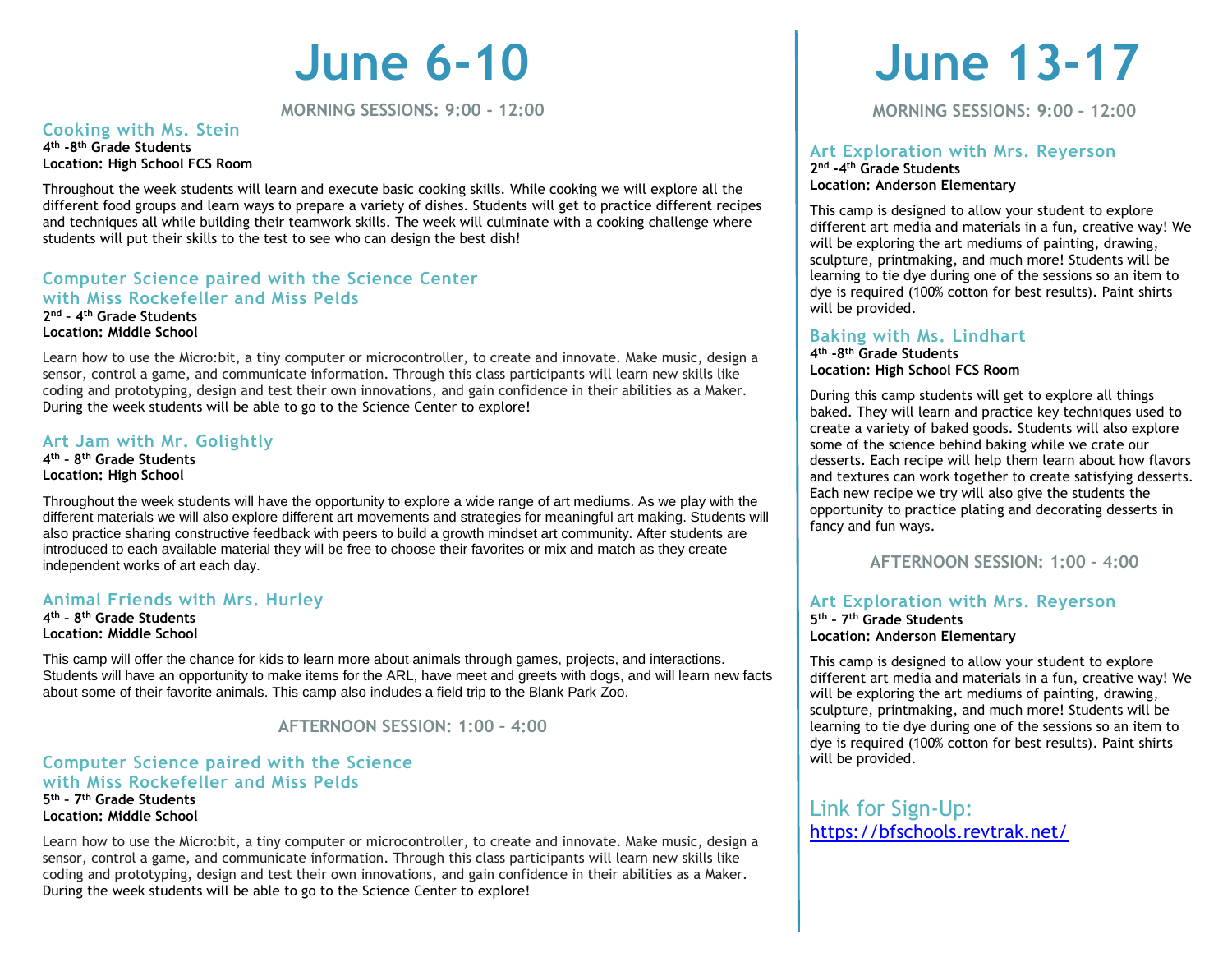# **June 27– July 1**

**MORNING SESSIONS: 9:00 - 12:00**

## **Design and Crafting with Ms. Lindhart**

#### **4 th -8 th Grade Students Location: High School FCS Room**

This camp will give students an opportunity to learn design and crafting concepts and learn some new skills. We will start by getting to know different types of crafting techniques and create a simple hand-sewing project. Then students will get to choose a more challenging project to help build their skills. Some options will include knitting, crocheting, cross stitching, and embroidery. The week will end with a larger fabric-based project and the opportunity to try a sewing machine to guide students onto even more creative paths!

#### **Explore with Miss Fall and Miss Wanninger**

**2 nd – 5 th Grade Students Location: Anderson**

Throughout the week students will be engaging in multiple hands-on activities that involve computational thinking, STEM, problem solving skills, and team building strategies. These activities will involve technology, building, and movement in scavenger hunts, escape rooms, etc. At the end of the week we will celebrate our success and new problem-solving skills together!

#### **Sports Mania with Ms. Schulz**

**4 th -8 th Grade Students Location: Middle School** 

Do you have a competitive edge or just like to play sports? If so, Sports Mania is for you! Students will play a wide variety of sports such as basketball, pickleball, soccer, floor hockey, etc. This is a great way for students to be physically active and have fun. Students will even complete a Ninja Warrior course!

#### **Exploratory STEM with Ms Rockefeller**

**2 nd – 3 rd Grade Students Location: Middle School STEM Room**

Throughout the week students will explore different areas of STEM in a collaborative way. Students will utilize Bee-Bots, Osmos, LEGO Robots, Scratch Jr, and Cubettos to explore computer programming in a hands-on way. Using teamwork and imagination, students will build ramps, pathways, and K'Nex/LEGOS to problem solve. They will also have the opportunity to explore virtual reality! This camp is extremely engaging to encourage a love for the STEM field.

Link for Sign-Up: <https://bfschools.revtrak.net/>

# **July 11-15**

**MORNING SESSIONS: 9:00 – 12:00**

#### **Explore with Miss Fall and Miss Wanninger 2 nd – 5 th Grade Students Location: Anderson**

Throughout the week students will be engaging in multiple hands -on activities that involve computational thinking, STEM, problem solving skills, and team build ing strategies. These activities will involve technology, building, and movement in scavenger hunts, escape rooms, etc. At the end of the week we will celebrate our success and new problem-solving skills together!

#### **Spanish 1 with Maestra Fisher**

**1 st – 4 th Grade Students Location: Middle School**

Explore Spanish through games, movement, storytelling, and crafts. Students will be introduced to sample of Spanish vocabulary including greetings, colors, animals, body parts, and more. The teacher will provide short phrases so students can easily interact with each other in Spanish from the very beginning of camp. We will also take a look at what elementary school is like for students in different Spanish speaking countries and compare it o school in Iowa.

#### **Cooking Camp with Ms Stein**

**4 th -8 th Grade Students Location: High School**

Throughout the week students will learn and execute basic cooking skills. While cooking we will explore all the different food groups and learn ways to prepare a variety of dishes. Students will get to practice different recipes and techniques all while building their teamwork skills. The week will culminate with a cooking challenge where students put their skills to the test to see who can design the best dish!

## **Art Jam with Mr. Golightly**

**4 th – 8 th Grade Students Location: High School**

Throughout the week students will have the opportunity to explore a wide range of art mediums. As we play with the different materials we will also explore different art movements and strategies for meaningful art making. Students will also practice sharing constructive feedback with peers to build a growth mindset art community. After students are introduced to each available material they will be free to choose their favorites or mix and match as they create independent works of art each day.

Link for Sign-Up: <https://bfschools.revtrak.net/>